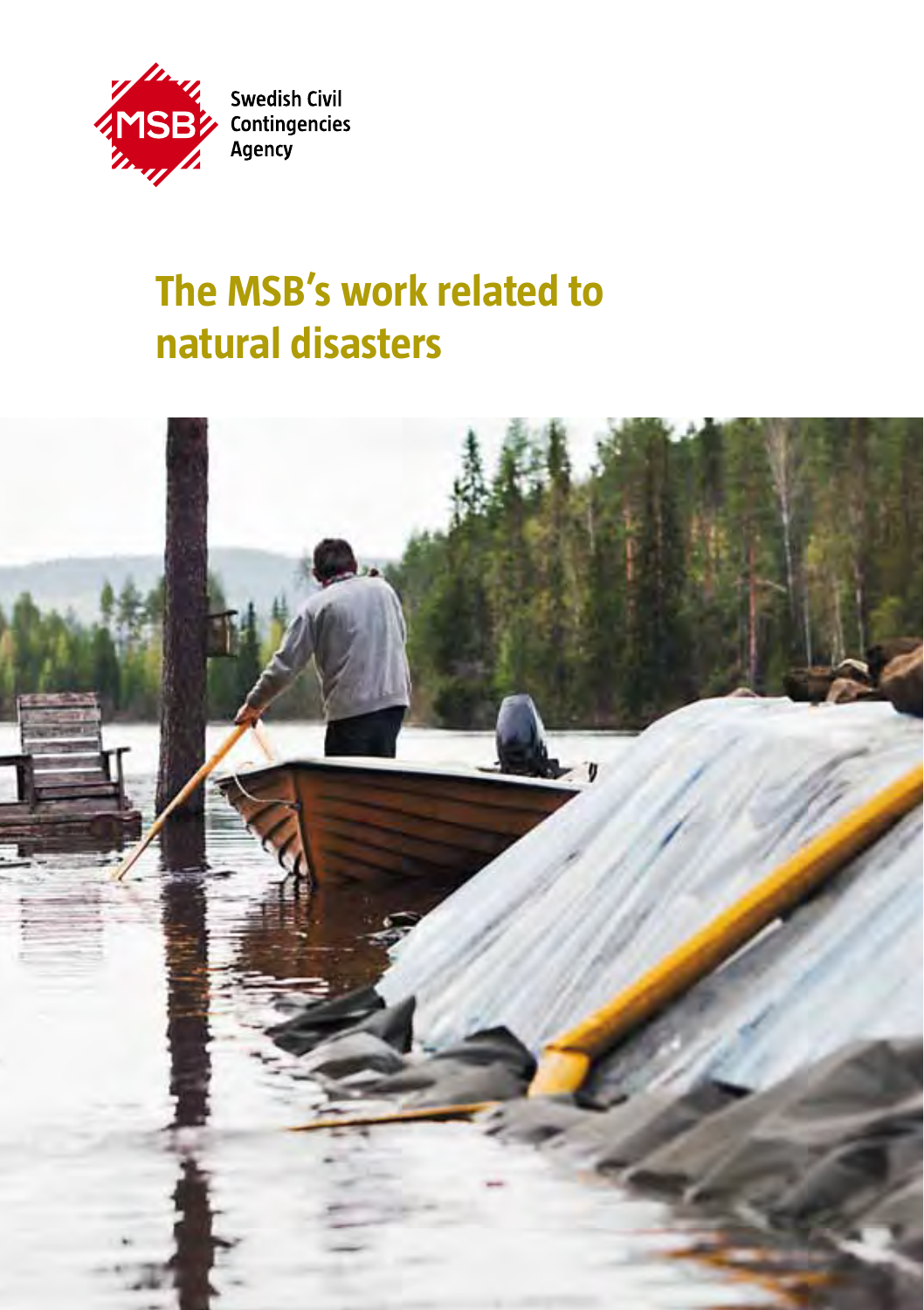

# **Swedish Civil Contingencies Agency (MSB)**

The MSB is tasked with developing and supporting society's capacity to prevent and manage emergencies and disasters. We work along the entire threat and risk scale and possess information before, during and after an incident. Work is performed in close collaboration with other societal entities.

The MSB works to prevent and alleviate the effects of natural events such as landslides, forest fires, storms and floods, and helps society adapt to climate change. We also develop methods, techniques and tactics for managing natural disasters before, during and after occurrence. A natural disaster refers to natural events that entail negative consequences for life, property and the environment.

Read more about the agency at www.msb.se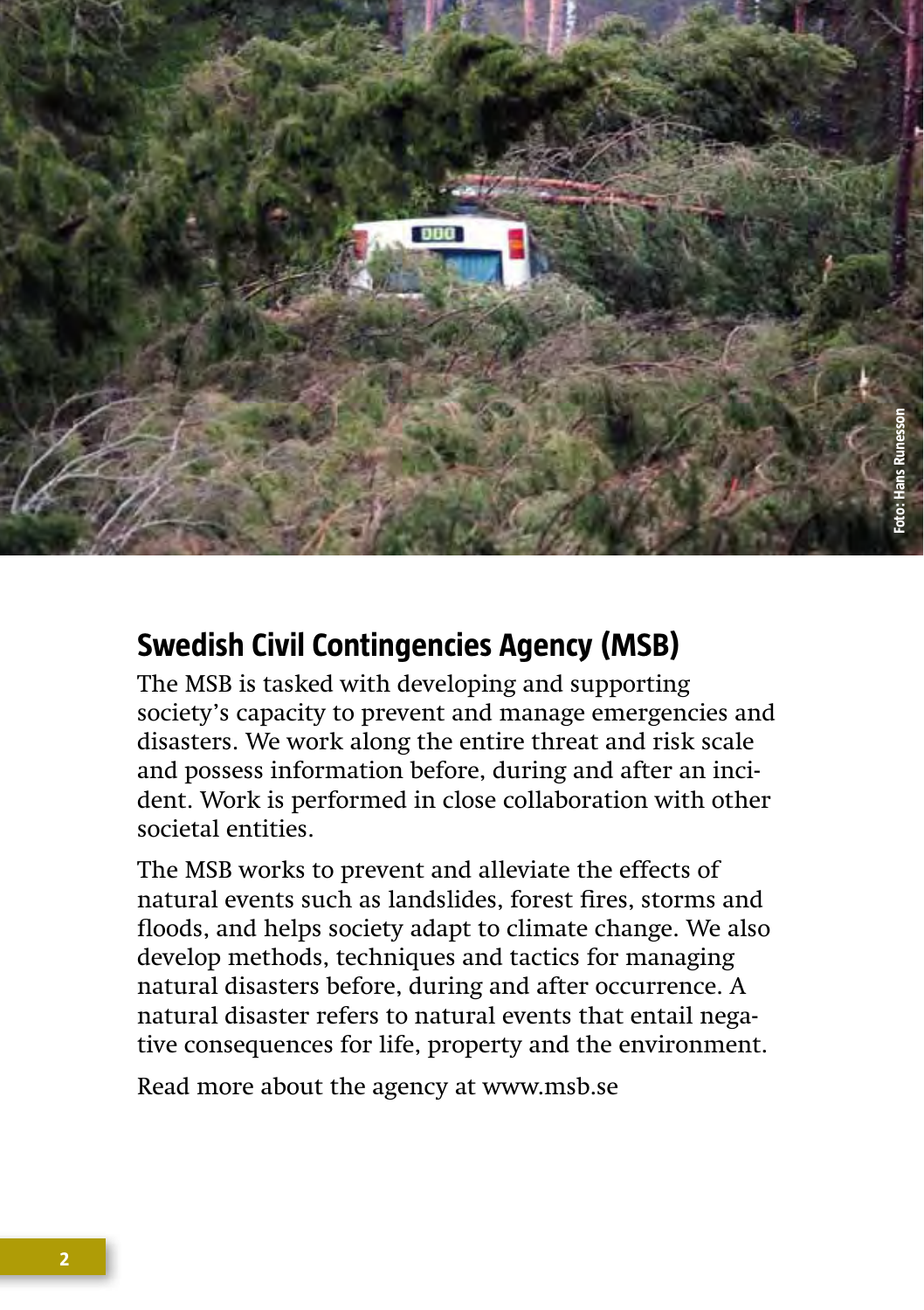# **International activities**

# **The UN and EU**

At the World Conference on Disaster Reduction in Kobe, Japan in 2005, delegations attended from 168 countries and adopted a ten-year plan – the Hyogo Framework for Action 2005–2015.

The plan aims to make the world more resilient to natural disasters by working to reduce the risks and limit the consequences. In order to improve collaboration and coordination, each country needs a national platform that focuses on natural disasters and involves all the relevant agencies. The MSB actively takes part in exchanging knowledge and experience on these issues in Europe.

Sweden is chairing the European Forum for Disaster Risk Reduction through the MSB. Collaboration is between various national platforms and points of contact for these issues in Europe.

The MSB also actively takes part by contributing expert assistance for flooding and forest fire issues.

The EU Community Mechanism was established for the assistance of EU member states in the event of major emergencies and disasters. The Community Mechanism stretches from prevention to emergency preparedness to emergency response. The MSB represents Sweden.

# **More than 50 humanitarian aid operations overseas – simultaneously**

The MSB's resources for humanitarian operations are in demand by the EU, UN and others. At times, it might be a matter of quickly saving human lives after a disaster. There are 50-60 overseas operations going on simultaneously, primarily in Africa, Asia and Europe.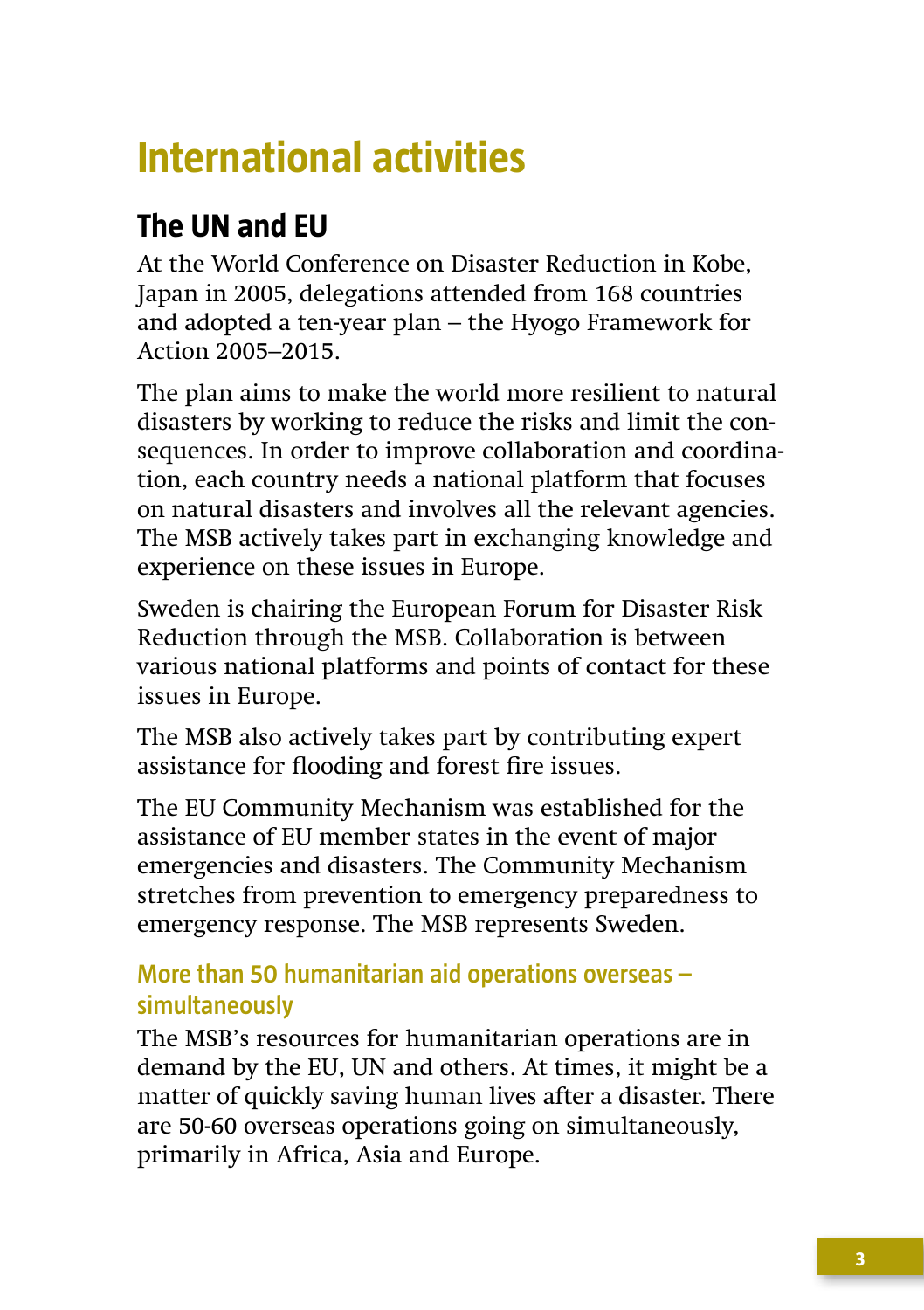Within 10 hours of receiving a request for assistance, the MSB can send a search and rescue (SAR) team. The SAR team consists of up to 74 specifically trained members and 12 rescue dogs; the team is self sufficient for at least 10 days.

#### **Disaster risk reduction work**

In addition to taking part in emergency response and disaster relief operations in other countries that need immediate assistance, the MSB is also responsible for supporting aid operations aimed at reducing the risk of natural disasters.

The MSB's operations in the field aim, for example, to reinforce disaster management capacity through emergency preparedness planning, risk and vulnerability analyses, developing policies and disaster management structures, developing strategies for managing disasters, strengthening SAR capacities and assisting with disaster waste management.

Disaster risk reduction work is performed in several ways – in part through long-term capacity-development projects aimed at strengthening national and local capacities to manage disasters and in part through early recovery where the focus is on reconstructing sustainable infrastructure and buildings to avoid future disasters.

#### **Observation**

In connection with major and particularly interesting emergencies the MSB dispatches observers, both domestically and overseas, to learn lessons from the prevention, preparation and operational work. Observer missions are documented and entered into RIB, which is the MSB's Integrated Decision Support System, used as the basis for decision-making during emergency response.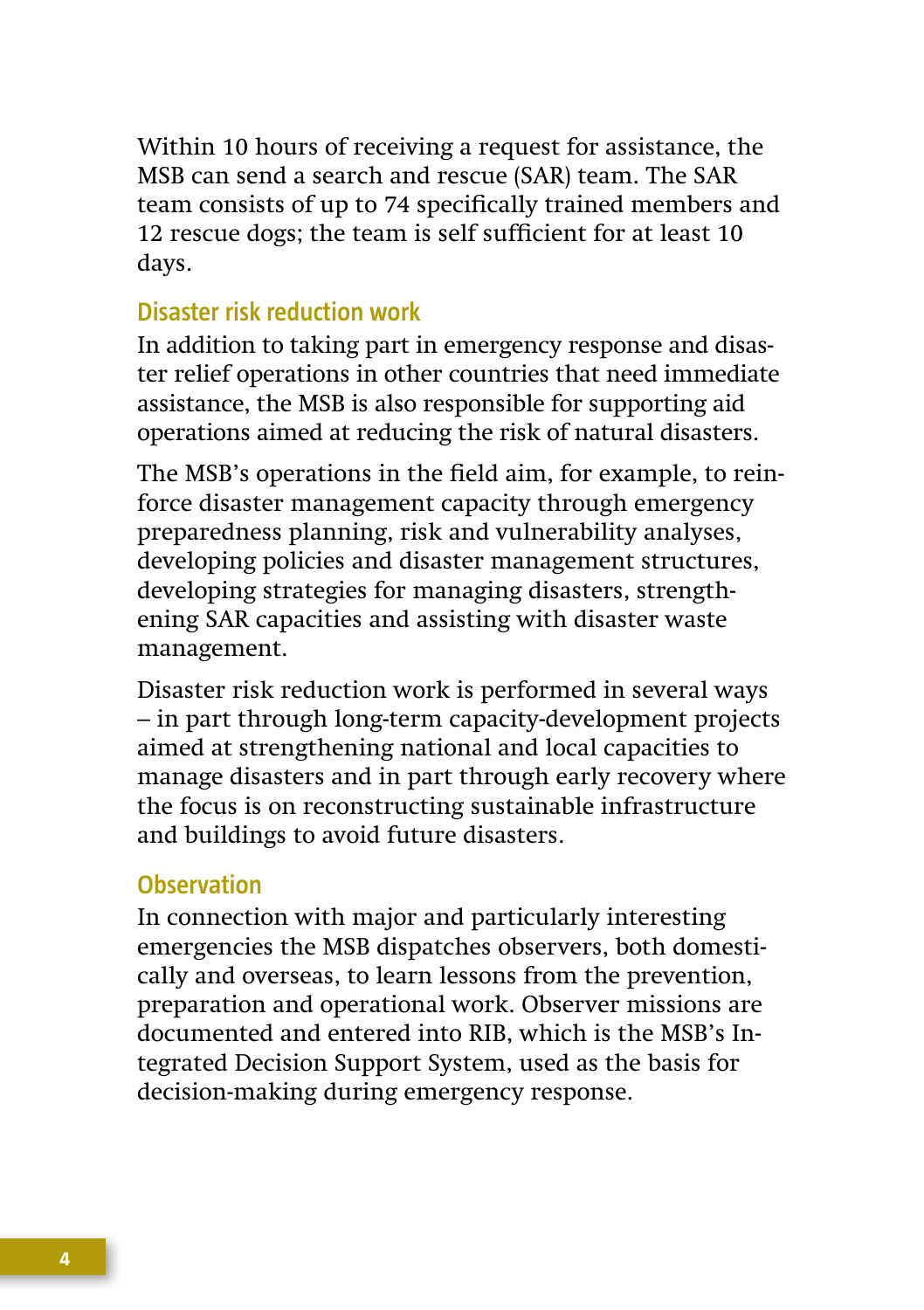**Major incidents require resources**

RESOUR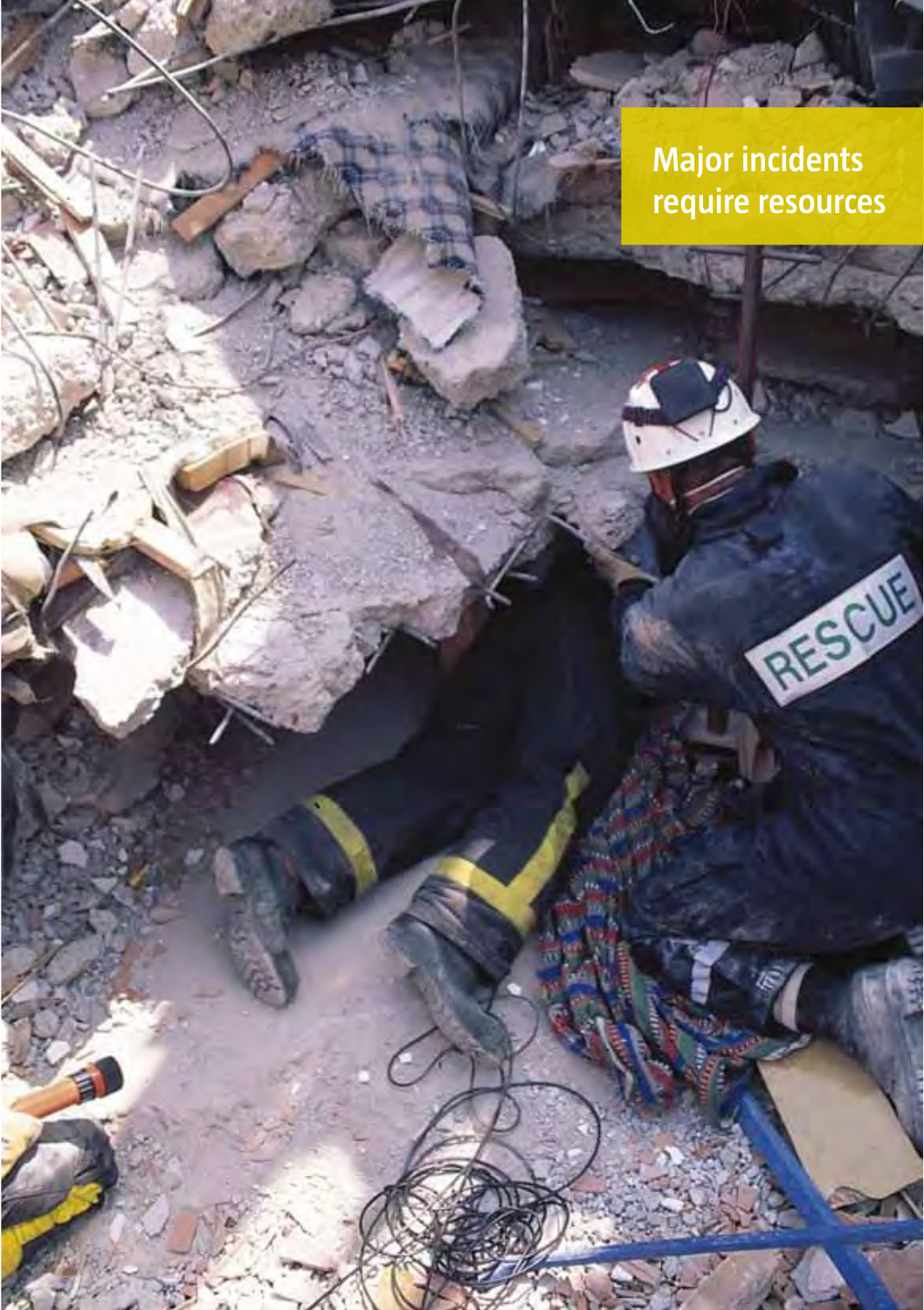**Our cooperation can prevent and mitigate the consequences of natural disasters**

**Strict**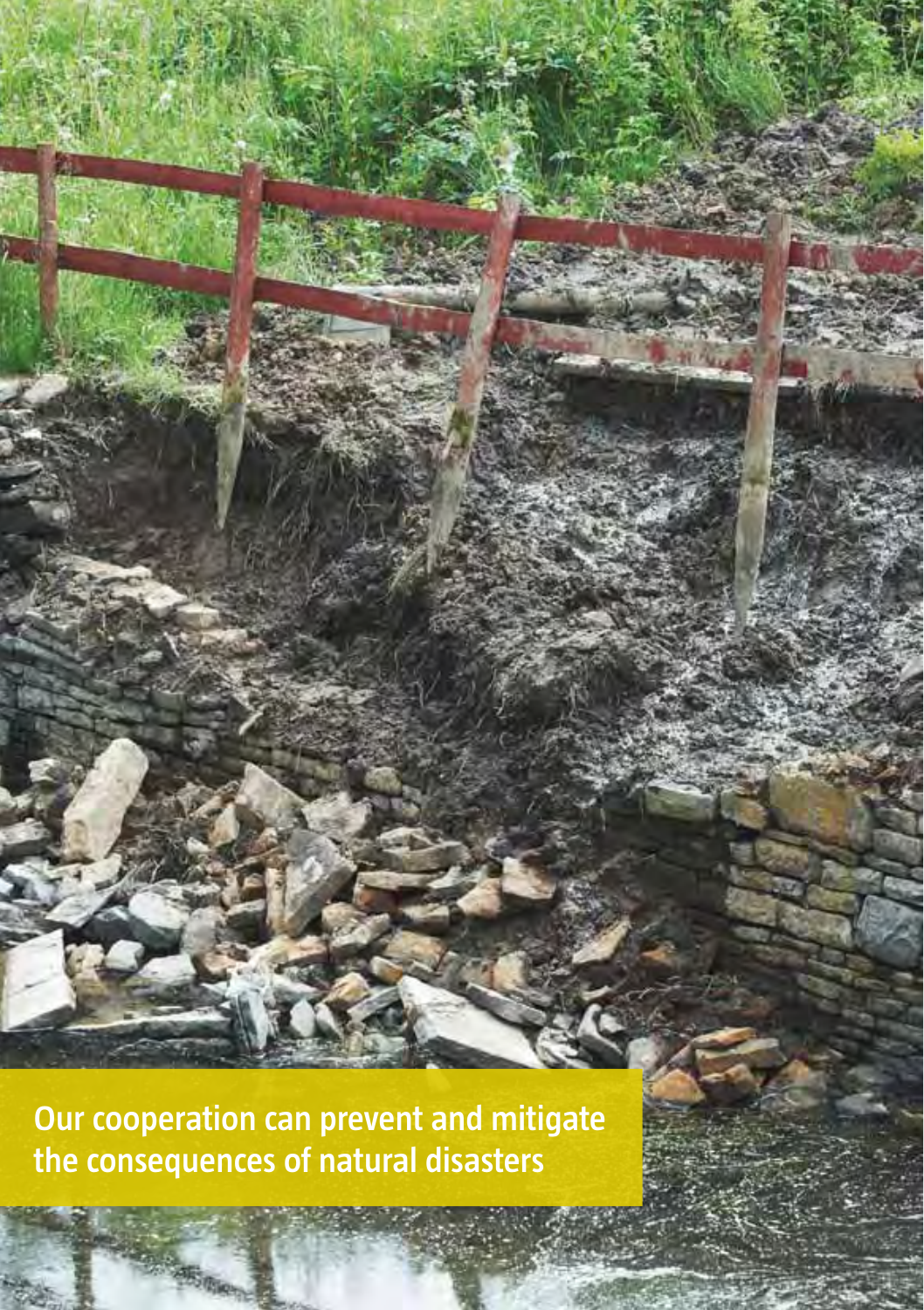# **National activities**

# **National platform for disaster risk reduction**

In Sweden, 17 agencies and organisations have established a national platform for disaster risk reduction. The MSB was tasked by the government to serve as the focal point and to coordinate the Swedish platform.

The platform works to prevent and alleviate the effects of natural disasters in line with Sweden's commitments to the Hyogo Declaration and the Hyogo Framework for Action.

# **Landslides and floods**

# **General stability and flood mapping**

The MSB has been tasked by the government to assist municipalities and county administrative boards with their general stability and flood mapping, as a way of offering support to municipal risk identification and risk management work,

General stability mapping pertains to developed areas where conditions exist for soil movement. When mapping is complete, the aim is for municipalities to proceed by conducting detailed studies and possibly introducing preventive measures in the identified areas.

General flood mapping specifies areas along watercourses that are threatened by flooding when water flows reach specific levels, as well as the areas impacted by the 100-year flood and the estimated highest flow for each watercourse.

The digital model for watercourses can also be used during an ongoing flood. The model is calibrated based on current conditions, and new information about water levels is submitted to the relevant municipalities and county administrative boards.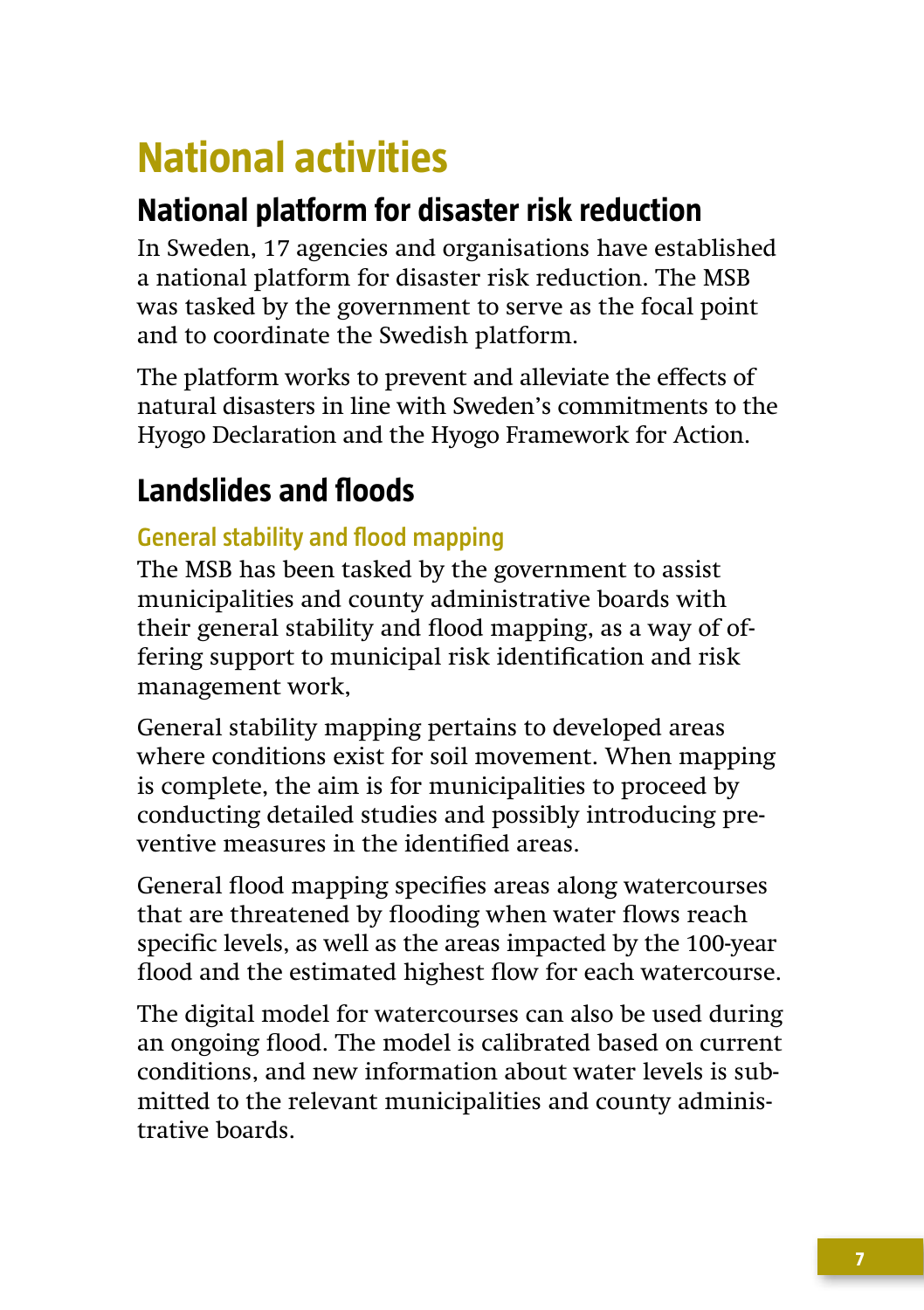## **Government grants for disaster prevention measures in existing developed areas**

The government has earmarked SEK 43 million per year for preventive measures for existing developed areas, where the risk of natural disasters is particularly prevalent. Municipalities that have implemented or plan to implement preventive measures can apply for a grant to help them adapt to the effects of climate change.

Measures aimed at preventing flooding might include embankments, pumping devices and shut-off devices for the water and sanitation network.

Landslide prevention measures can include excavation, loading berms, erosion protection, drainage measures and soil reinforcements with lime cement columns.

In some cases, the only financially feasible method of preventing a disaster might be to remove the threatened object, for example by tearing down a building.

Information about government grants and the application form is available at www.msb.se.

### **Floods Directive**

The MSB has the task of implementing the EU's Floods Directive in Sweden. The aim of the Floods Directive is to reduce the negative consequences of flooding on human health, the environment, cultural heritage and financial activities.

In conjunction with EU member states the MSB also takes part in efforts to implement the Directive within Europe.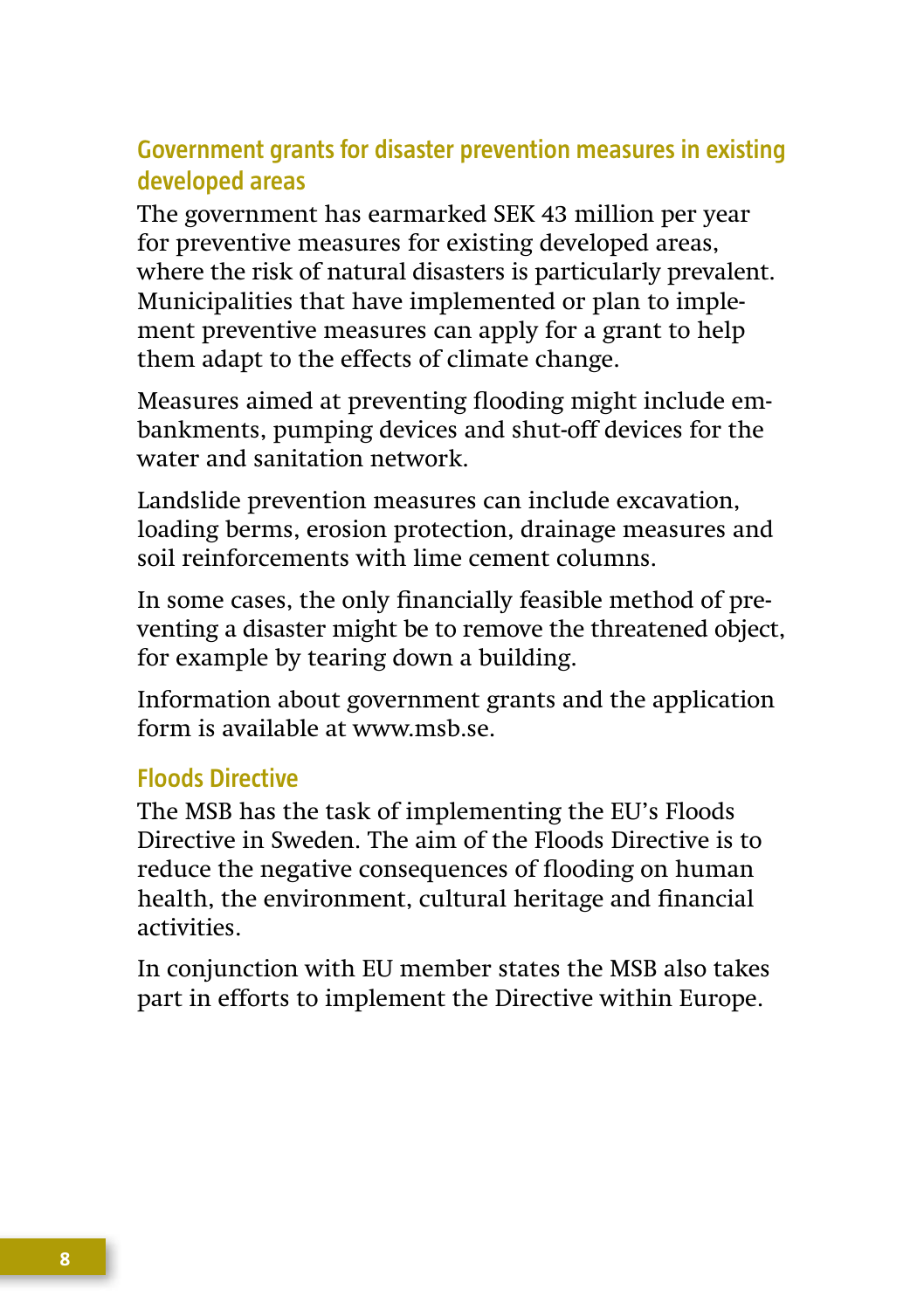**Importance of long-term and sustainable planning**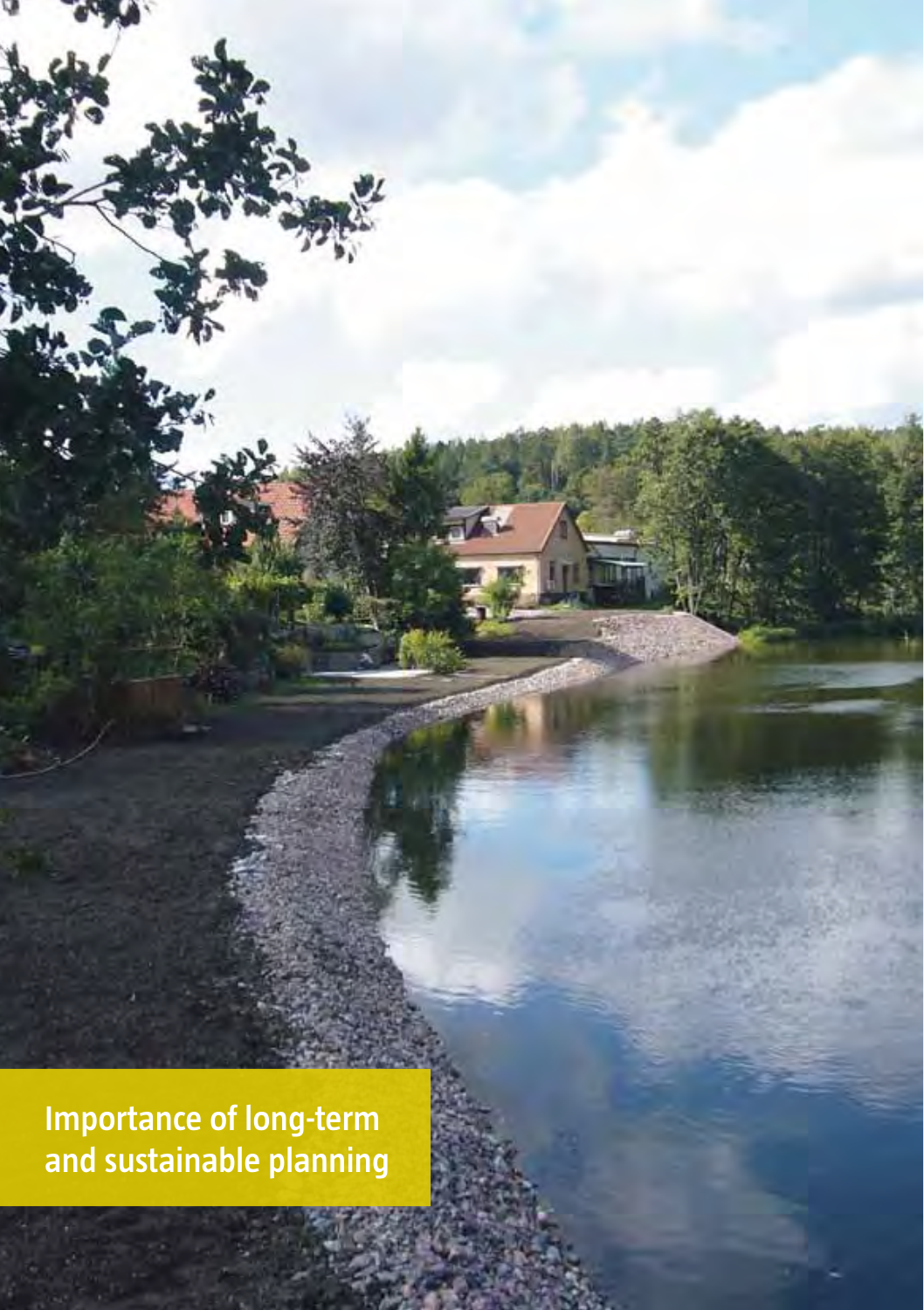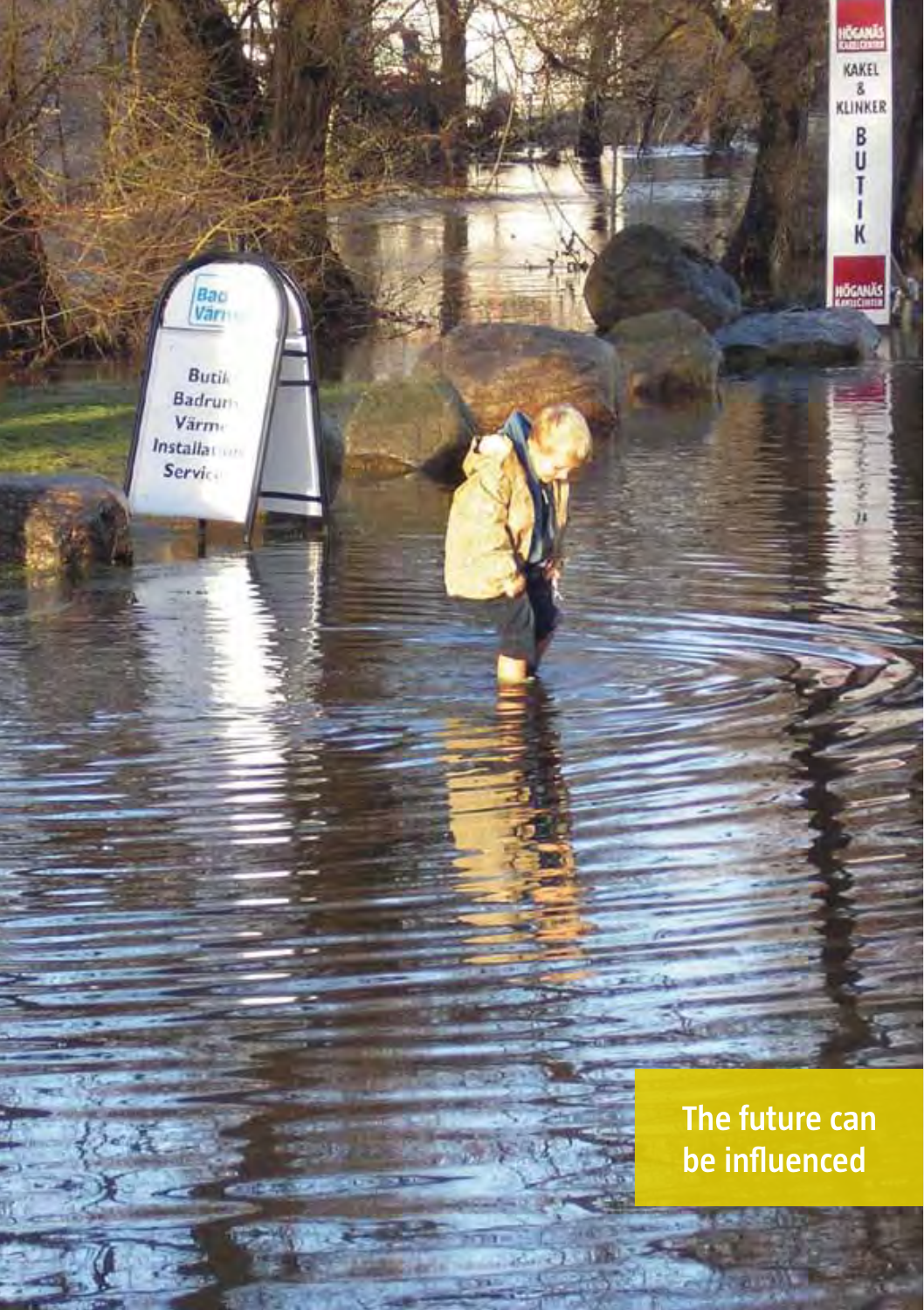## **Reporting high flow rates**

The MSB always monitors flow development around the country in the spring by obtaining relevant information from each county administrative board. The information is compiled and reported to the Ministry of Defence on a weekly basis. This enables information to be obtained at an early stage regarding flood combating materiel and other resources.

The MSB also monitors the development of high flows during other seasons.

### **River coordination groups**

The MSB initiates the formation of local river groups. The groups are a forum for cooperation between and coordination of interested parties within a river's drainage basin. Cooperation offers an increased level of knowledge in terms of the parties' responsibility, function and capacity. County administrative boards convene the groups.

### **Forest fires and vegetation fires**

The risk of forest and vegetation fires varies regionally in Sweden. Some parts of the country are hit harder by drought than others, while at the same time variation in vegetation causes fires to behave in different ways.

There is a forecast tool for forest fires on the MSB's website called "Fire risk – forest and land". The tool is used by the fire service and the county administrative boards to assess the risk of vegetation fires. The tool identifies the risk of grass and forest fires in Sweden. Two different fire risk models for forest fires are presented. One model shows the risk of ignition and the other shows the risk of spreading.

To enable forest and land fires to be detected at an early stage air patrols are used when there is a great risk of fire. Forest fire air patrols are administered by county administrative boards, which are financially remunerated by the MSB.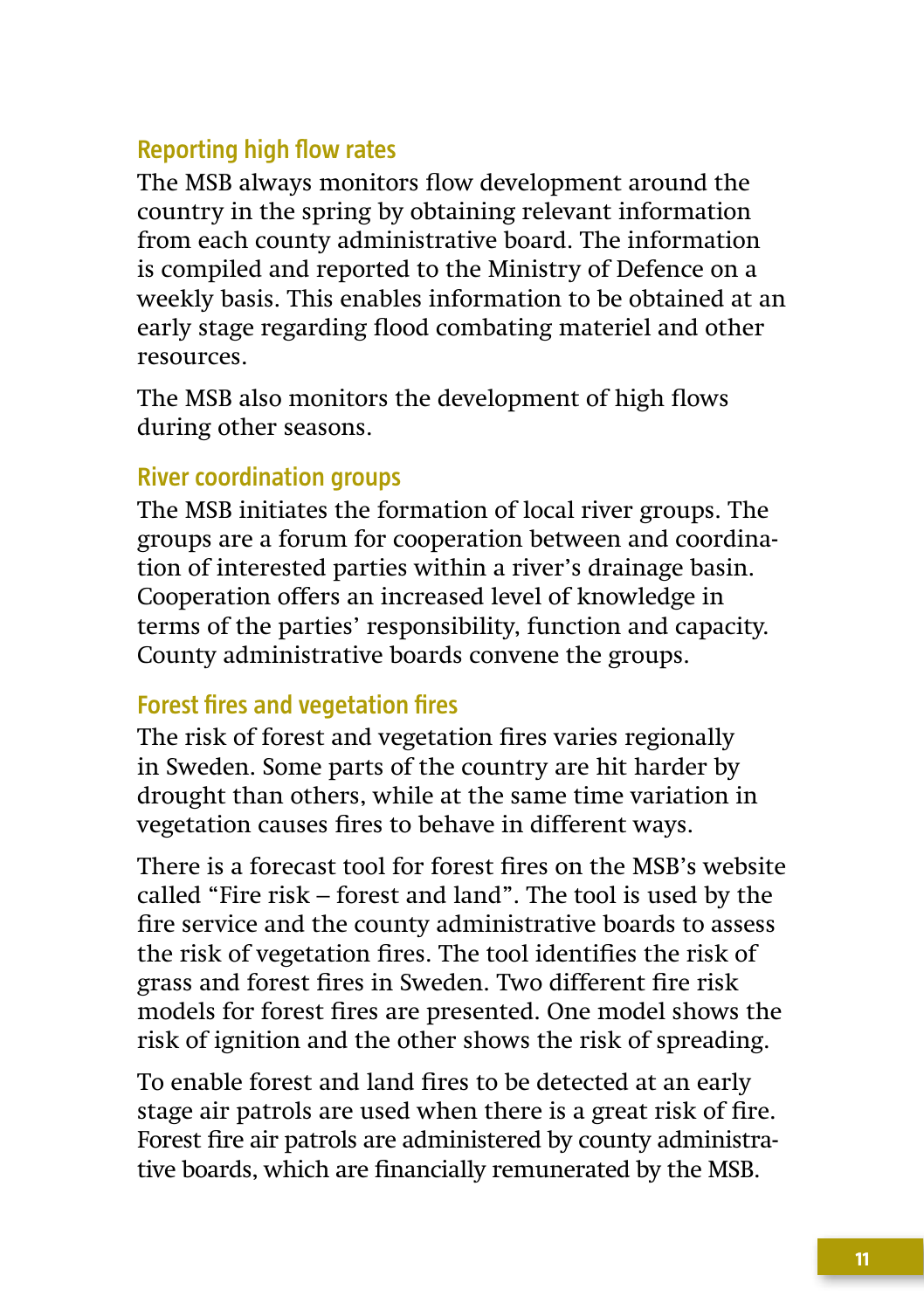#### **Extra resources**

Municipalities are responsible for executing emergency response operations. In the event of a major incident where the municipality's resources are insufficient, cooperation should be sought within the region to resolve the situation. If materiel is insufficient even when regional cooperation has been sought, the government may provide extra resources via the MSB. Expertise within some areas is also available. Extra resources primarily exist to support municipalities in the event of flooding, forest fires or loss of electricity due to storms.

#### **Support for the fire service**

The MSB's Duty Officer serves as the contact channel into the MSB's organisation for support and materiel. The Duty Officer can be reached round the clock on: +46 (0)54-150 150. The Duty Officer is knowledgeable about the MSB's resources and how they can be accessed. The Duty Officer also maintains contact with other agencies and ministries that may be affected by a state emergency response operation.

#### **Remuneration for rescue service costs**

A municipality that has incurred considerable costs as a result of a rescue service is entitled to remuneration from the state for the portion of the cost that exceeds the municipality's excess. The aim of remuneration is to protect the municipality from costs that may result from major and prolonged emergency response operations. Entitlement to remuneration is connected to the term a rescue service as defined in Chapter 1, Section 2 of the Civil Protection Act (2003:778).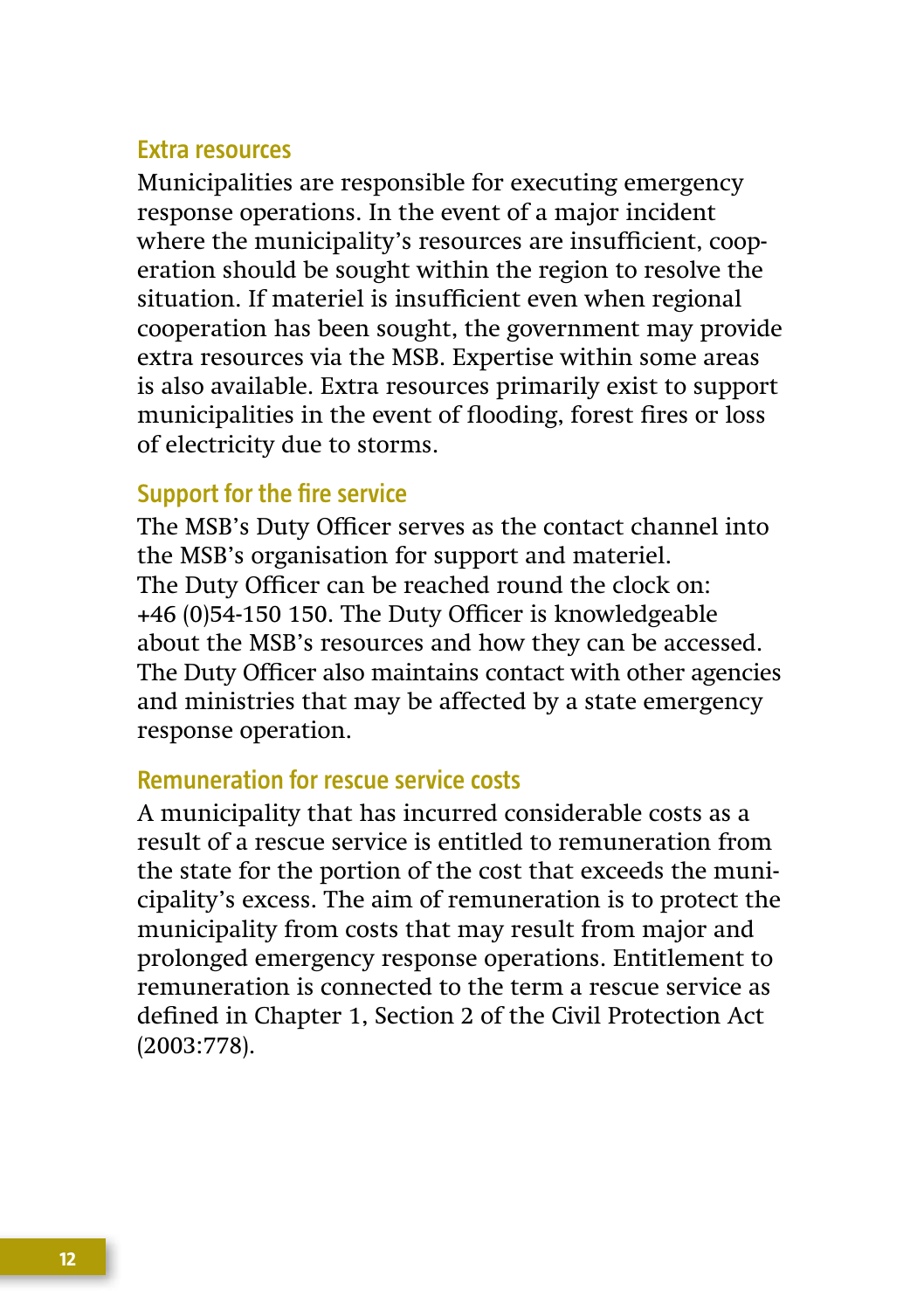

**Knowledge, innovation and training improve safety**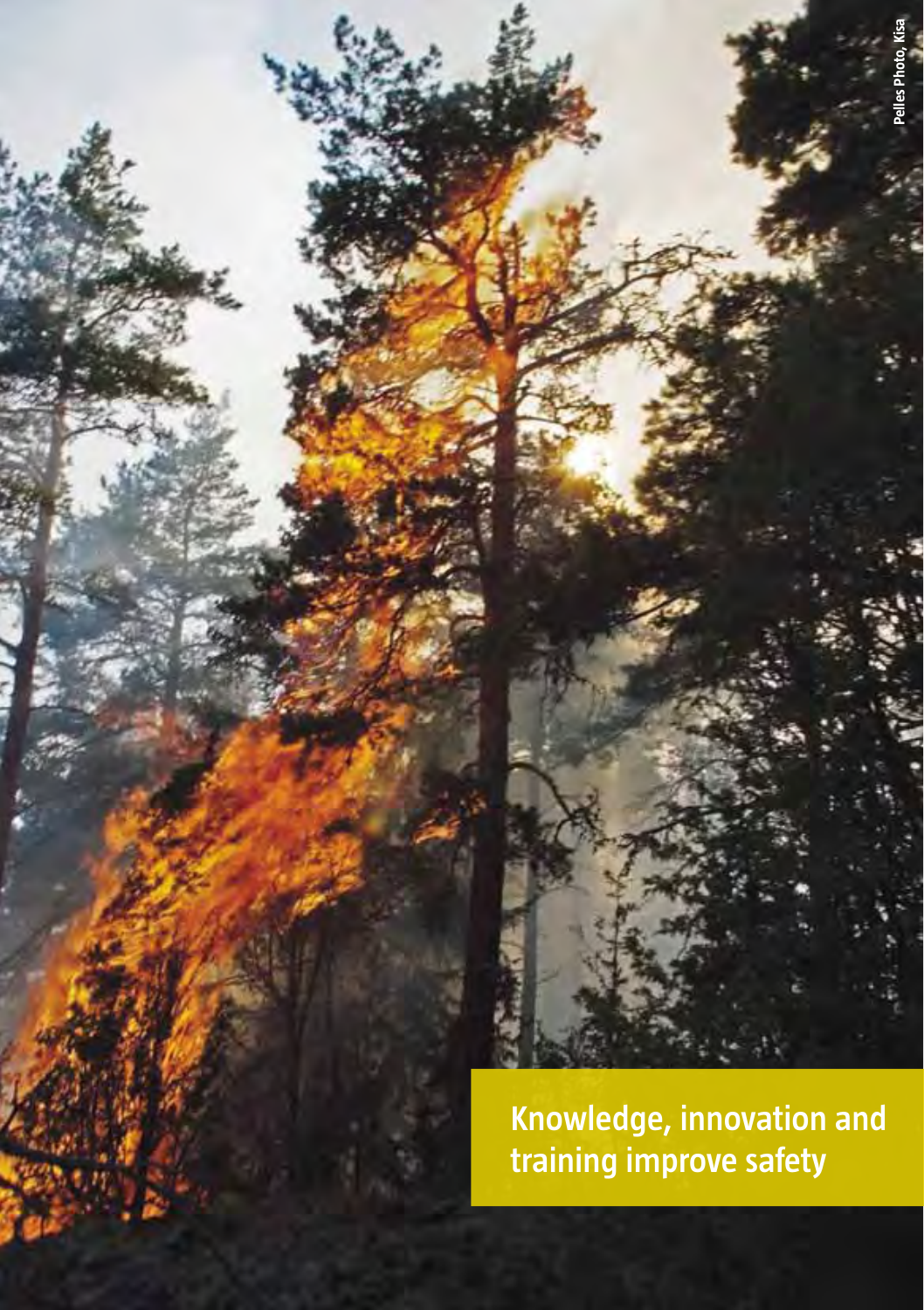#### **Natural disaster database**

In order to learn from previous incidents, the natural disaster database collates information about natural disasters in Sweden. It is run by the MSB, but is dependent upon other agencies' incident reports. The database offers municipalities and other agencies and organisations assistance and support during physical planning and planning for effective emergency response operations.

http://ndb.msb.se

#### **Adapting to climate change**

Climate adaptation measures will be required within most aspects of society. This might pertain, for example, to new guidelines being introduced or concrete measures being taken to protect existing and future buildings from new risks. The MSB collaborates with other agencies through a climate change adaptation portal. Municipalities and county administrative boards that work to adapt society to climate change can find information and support at www.klimatanpassning.se.

#### **Research and development**

Developing knowledge is an important aspect of the MSB's efforts to achieve a safer society. Research and development constitute the most important means of achieving knowledge development. Sharing the results in a manner that guarantees they reach the appropriate target groups is another important aspect.

The research and development funded by the MSB in the field of natural disasters is aimed, for example, at improved prevention measures and providing better support to the fire service and emergency management.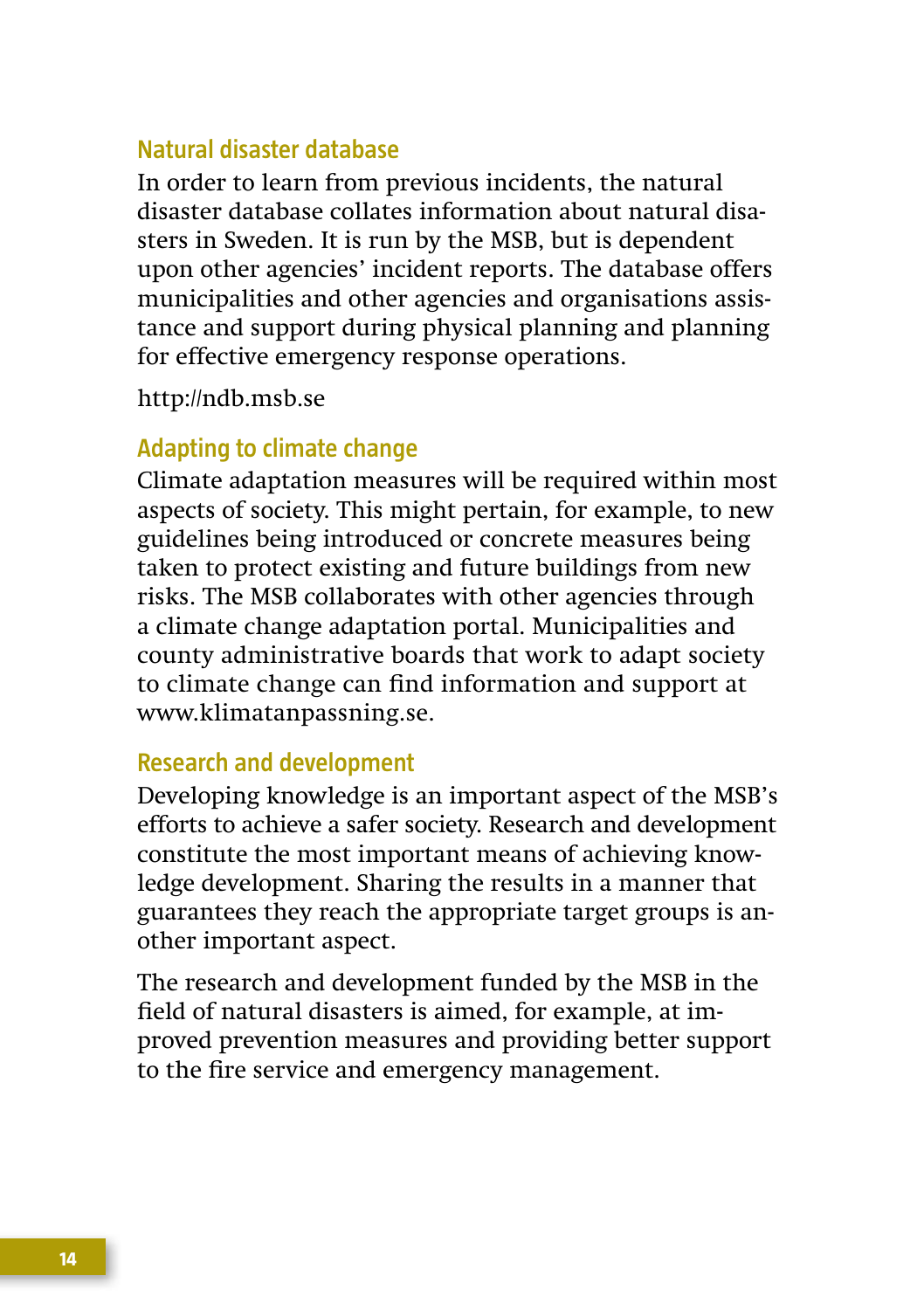

#### **Collaboration**

The MSB collaborates closely with domestic and international organisations in order to exchange experiences and enhance the management of natural and technical disasters. This includes, for example, participation in a number of delegations, networks, expert and collaboration groups.

The MSB also plays an important role in terms of helping societal entities coordinate resources, information to the public and status reports to the government.

## **Training and information**

All societal entities have a responsibility in the event of emergencies and disasters, and must therefore have the requisite capacity to limit and manage the consequences of an incident. The MSB has the task of providing support and training to help the relevant entities achieve the necessary level of competence. For local fire brigade personnel basic and in-service training includes instruction on natural disasters.

The MSB offers training at its Revinge and Sandö colleges and via external instructors at other locations in the country. Information and training in the field of natural disasters are also offered to authorities and the private sector.

*Tjugofyra7* is the name of the MSB's magazine that is available both in print and on the MSB's homepage. The publication monitors development within the agency's areas of responsibility.